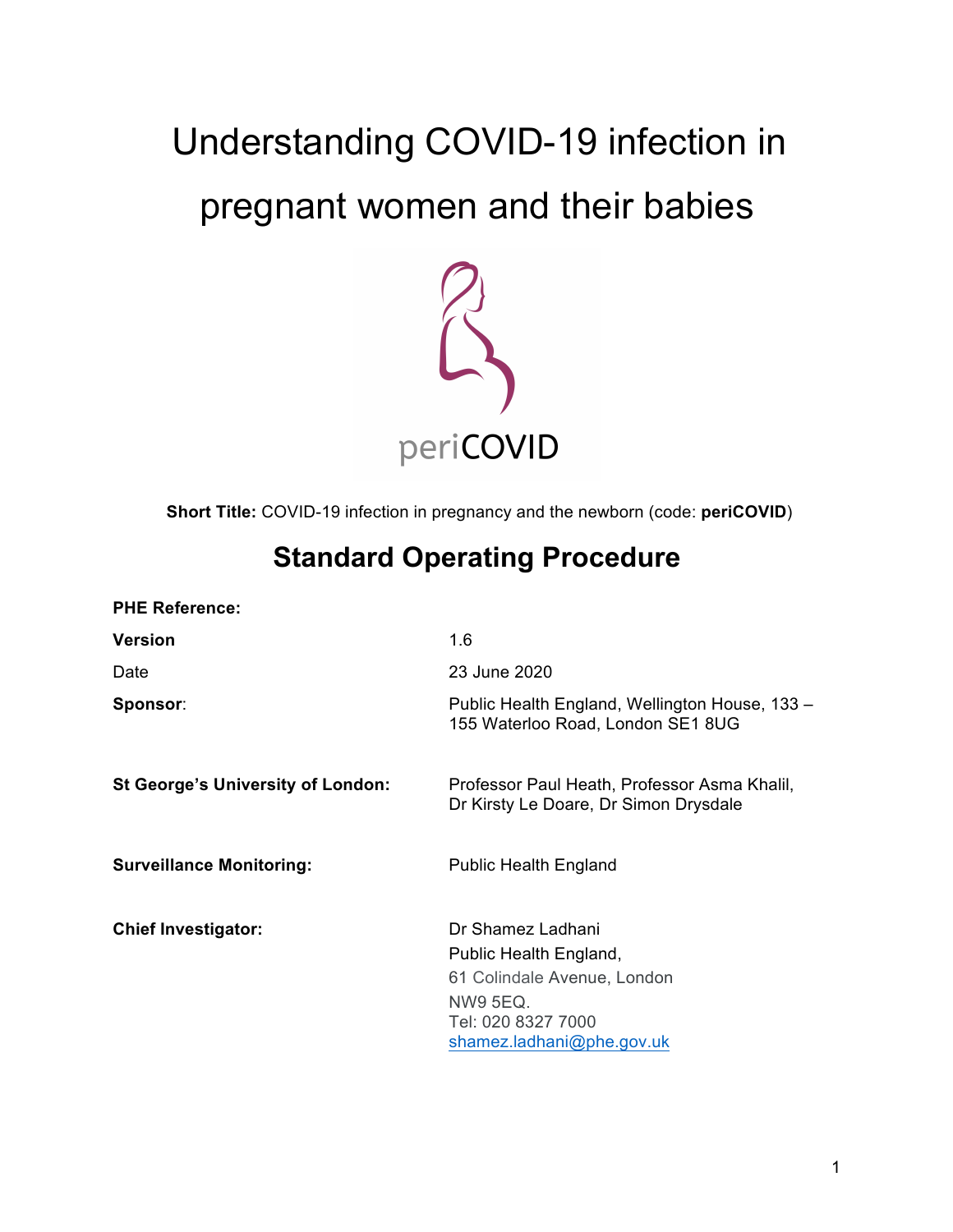**Study Co-ordinator:** Dr Melanie Etti St. George's University of London Crammer Terrace Tooting, London SW17 0RE metti@sgul.ac.uk Project Manager: Madeleine Cochet St. George's University of London Crammer Terrace Tooting, London SW17 0RE mcochet@sgul.ac.uk Task Manager: **Task Manager: Corinne Whillock** Public Health England, 61 Colindale Avenue, London NW9 5EQ. Tel: 020 8327 7000 corinne.whillock@phe.gov.uk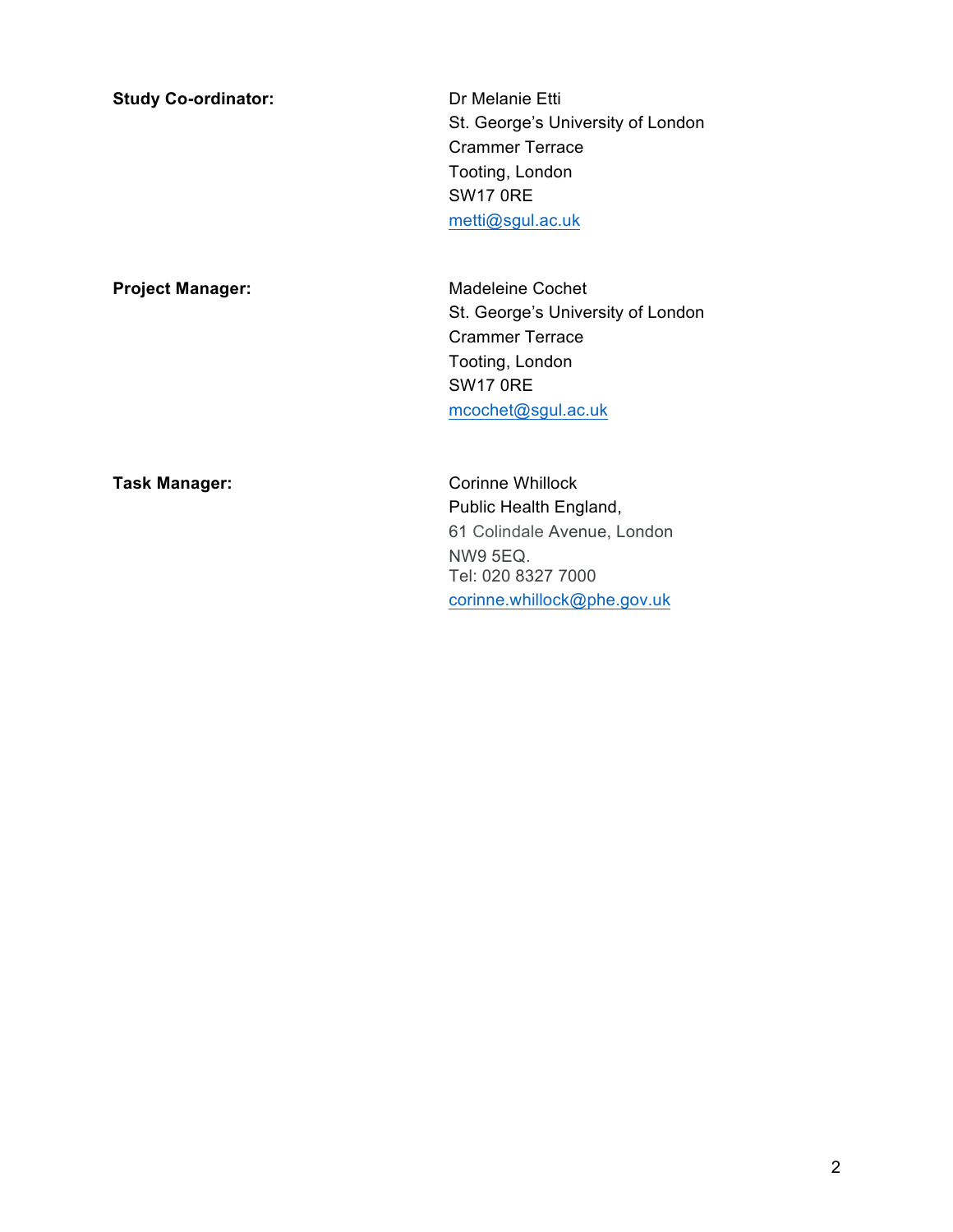## TABLE OF CONTENTS

| 1.0 |     |       |                                                                  |  |  |
|-----|-----|-------|------------------------------------------------------------------|--|--|
|     | 1.1 |       |                                                                  |  |  |
|     | 1.2 |       |                                                                  |  |  |
|     |     | 1.2.1 |                                                                  |  |  |
|     |     |       |                                                                  |  |  |
|     | 1.3 |       |                                                                  |  |  |
| 2.0 |     |       |                                                                  |  |  |
| 3.0 |     |       |                                                                  |  |  |
|     | 3.1 |       |                                                                  |  |  |
|     | 3.2 |       |                                                                  |  |  |
|     |     | 3.2.1 |                                                                  |  |  |
|     |     | 3.2.2 |                                                                  |  |  |
|     |     |       |                                                                  |  |  |
| 4.0 |     |       |                                                                  |  |  |
|     | 4.1 |       |                                                                  |  |  |
|     | 4.2 |       |                                                                  |  |  |
| 5.0 |     |       |                                                                  |  |  |
|     | 5.1 |       |                                                                  |  |  |
|     | 5.2 |       |                                                                  |  |  |
|     |     | 5.2.1 |                                                                  |  |  |
|     |     | 5.2.2 | One month after diagnosis of COVID-19 sample kit11               |  |  |
|     |     | 5.2.3 |                                                                  |  |  |
|     |     | 5.2.4 | Weekly sample kits following the delivery of the baby (for five  |  |  |
|     |     |       |                                                                  |  |  |
|     |     |       |                                                                  |  |  |
|     | 5.3 |       |                                                                  |  |  |
|     |     | 5.3.1 |                                                                  |  |  |
|     |     | 5.3.2 | Follow up samples from the pregnant woman one month after        |  |  |
|     |     |       |                                                                  |  |  |
|     |     | 5.3.3 | Samples from mother and baby taken around the time of delivery14 |  |  |
|     |     | 5.3.4 | Weekly postnatal samples from mother and baby14                  |  |  |
|     |     | 5.3.5 | Follow up samples from mother and baby at six weeks15            |  |  |
|     | 5.4 |       |                                                                  |  |  |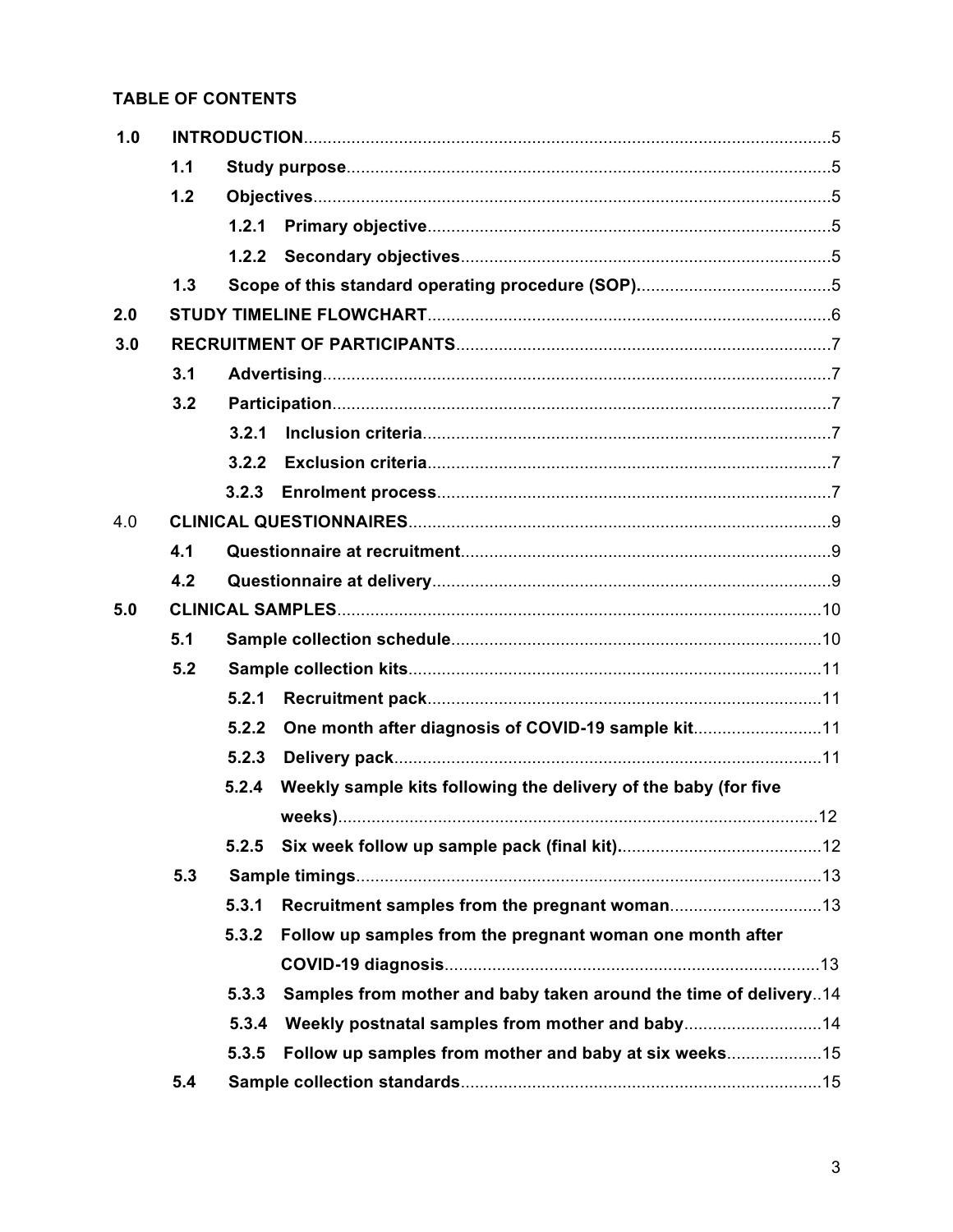## **TABLE OF CONTENTS (CONTINUED)**

| 6.0 |     |  |  |  |
|-----|-----|--|--|--|
|     | 6.1 |  |  |  |
|     | 6.2 |  |  |  |
|     |     |  |  |  |
|     |     |  |  |  |
| 7.0 |     |  |  |  |
|     | 7.1 |  |  |  |
|     | 7.2 |  |  |  |
|     | 7.3 |  |  |  |
| 8.0 |     |  |  |  |

## **LIST OF ABBREVIATIONS**

| <b>APGARS</b> | Appearance, pulse, grimace, activity, respiration score |
|---------------|---------------------------------------------------------|
| <b>BAPM</b>   | <b>British Association of Perinatal Medicine</b>        |
| COVID-19      | Coronavirus disease 19                                  |
| <b>ICF</b>    | <b>Informed Consent Form</b>                            |
| ICU           | Intensive care unit                                     |
| <b>NICU</b>   | Neonatal intensive care unit                            |
| <b>PHE</b>    | <b>Public Health England</b>                            |
| <b>RCOG</b>   | Royal College of Obstetrics and Gynaecology             |
| SARS-CoV-2    | Severe acute respiratory syndrome coronavirus 2         |
| <b>SGUL</b>   | St. George's, University of London                      |
| SOP           | Standard operating procedure                            |
| <b>SST</b>    | Serum separating tube                                   |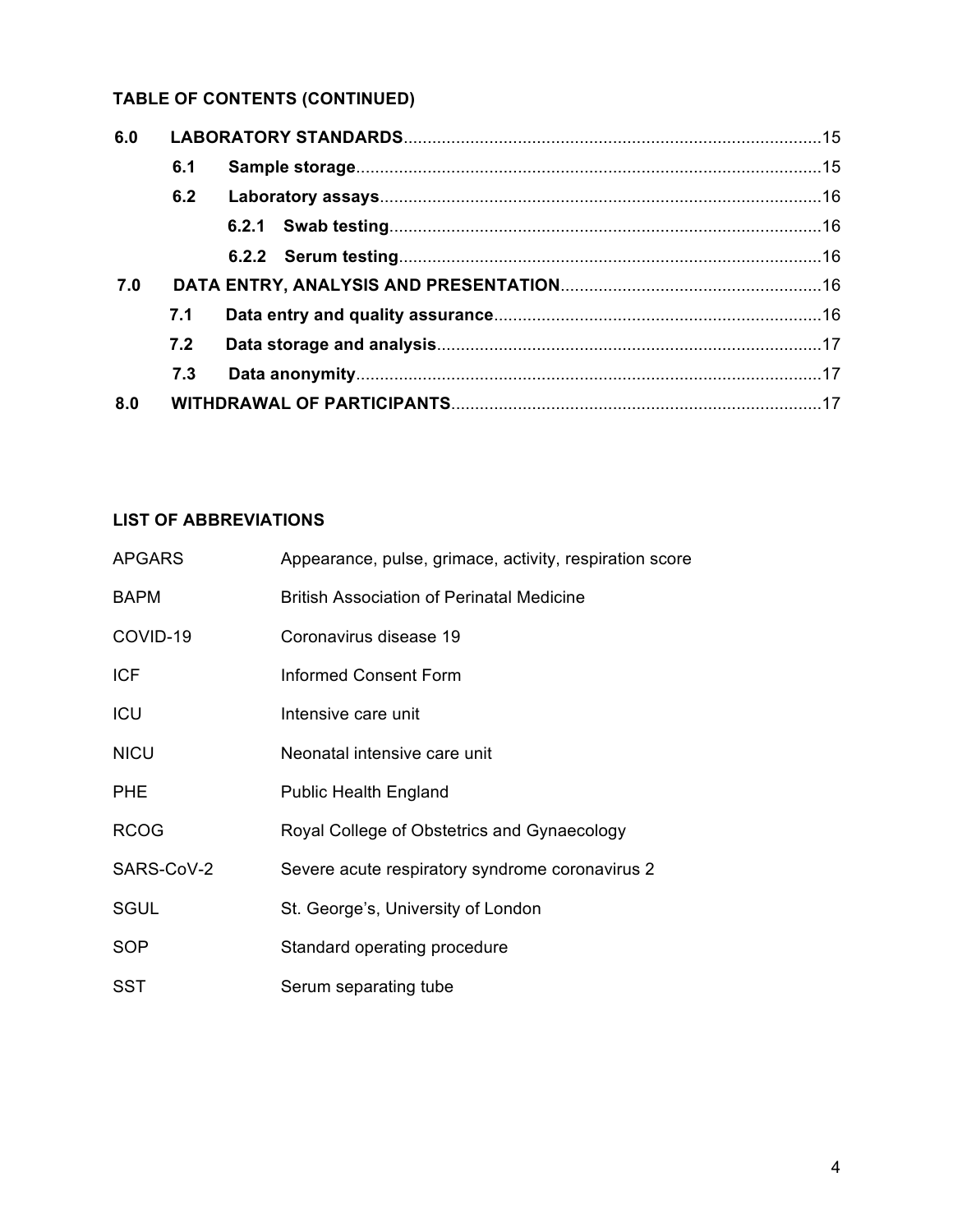## **1.0 INTRODUCTION**

## **1.1 Study purpose**

This surveillance has been set up as part of Public Health England's (PHE) response to the national outbreak of the novel coronavirus. It aims to answer important questions about the impact of the novel coronavirus on pregnant women and their infants, and the mode of transmission from mother to baby. By collecting sequential samples from pregnant women with confirmed coronavirus disease and, after childbirth, from the newborn infant, we hope to better understand the risk and mode of perinatal transmission of the novel coronavirus in order to develop an evidence base for recommendations, guidance and policy decisions for the clinical and public health management of pregnant women, their infants and the healthcare staff that care for them.

## **1.2 Objectives**

## **1.2.1 Primary Objective**

• To assess the risk of COVID-19 infection in newborn infants born to pregnant women with confirmed COVID-19 infection and determine possible routes of mother-to-child transmission

## **1.2.2 Secondary Objectives**

- To test for SARS-CoV-2 in the pregnant woman
- To test for SARS-CoV-2 in the placenta and cord blood at birth
- To test for SARS-CoV-2 in newborn infants of women with confirmed COVID-19
- To assess the immune responses to SARS-CoV-2 in pregnant women and their babies
- To determine whether SARS-CoV-2 is found in breast milk
- To determine whether SARS-CoV-2 is found in neonatal urine and faeces
- To determine the duration of excretion of SARS-CoV-2 in all mother and baby samples
- To genetically sequence SARS-CoV-2 samples

## **1.3 Scope of this standard operating procedure (SOP)**

This SOP is intended for all research staff involved in the periCOVID study. However, this does not replace the protocol that all researchers involved in periCOVID study should familiarise themselves with.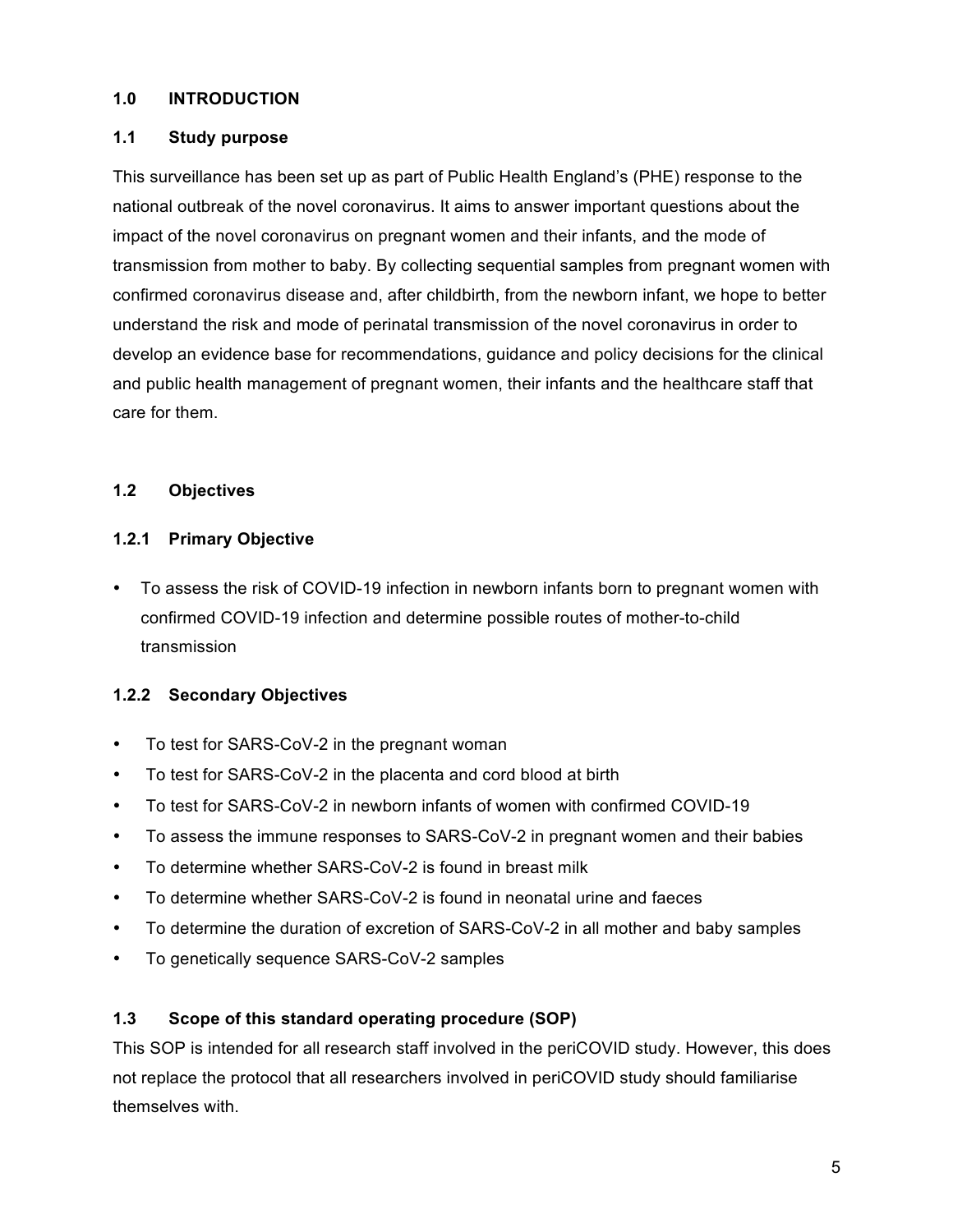## **2.0 STUDY TIMELINE FLOWCHART**

## **Recruitment**

- •Informed consent form to be signed by patient and stored locally by clinical staff
- •Clinical questionnaire to be completed and entered into REDCap database by clinical staff
- •Recruitment samples to be taken around the time of COVID-19 diagnosis and sent to SGUL via DX delivery by clinical staff or via Royal Mail by participants
- •Clinical staff to provide patient with one month follow up sample kit upon discharge from hospital or at her next antenatal appointment



## **One month follow up (if not delivered within 4 weeks of COVID-19 diagnosis)**

- •Pregnant woman to take all swab samples from herself and bring to her follow up appointment
- •Blood sample to be taken from pregnant woman by clinical staff at the follow up appointment
- •All samples (swabs and blood) from pregnant women to be sent to SGUL via DX delivery by clinical staff or via Rotal Mail by participants



## **Delivery**

- •Mother and baby clinical questionnaires to be completed and entered into REDCap database by clinical staff
- •Delivery samples to be taken at the time of or within 48 hours of delivery and sent to SGUL via DX delivery by clinical staff or via Royal mail by participants
- •Mother to be discharged home with all mother and baby follow up sample kits after delivery



## **Six-week postnatal follow up**

- •Mother to take all swab samples from herself and baby at home and bring the swabs to the follow up appointment with gold top blood bottles
- •Blood to be taken from mother and baby at final appointment by clinical staff
- •All samples (swabs and blood) from mother and baby to be sent to SGUL via DX delivery by clinical staff or via Royal Mail by participants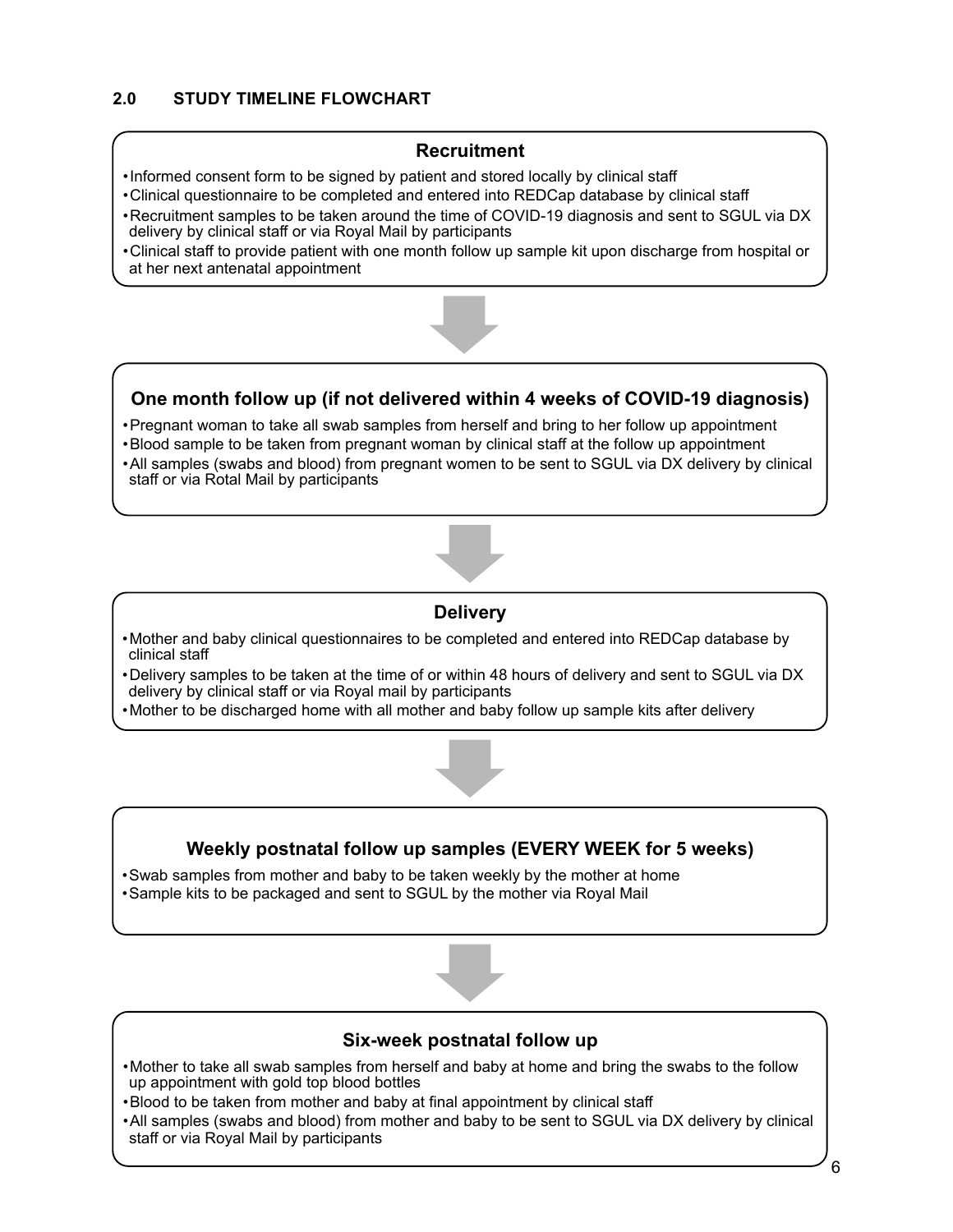## **3.0 RECRUITMENT OF PARTICIPANTS**

## **3.1 Advertising**

This surveillance will be advertised to obstetricians and neonatologists across England through various channels including email and tweets, professional societies such as RCOG and BAPM.

Details of the surveillance, including the protocol, information leaflets, consent forms, standard operating procedure (SOP) will be available online (http://www.pericovid.com).

Obstetric teams interested in participating will be able to access all the information online and provide patient information leaflet and consent forms to pregnant women with COVID-19 confirmed at their hospital.

## **3.2 Participation**

## **3.2.1 Inclusion criteria:**

Any pregnant woman aged above 18 years with confirmed COVID-19 infection ≥24 weeks gestation (i.e. viable foetus) in England

## **3.2.2 Exclusion criteria:**

If the mother is under 18 years, in prison or unable to give informed consent for other reasons (e.g. learning difficulties, language barriers)

## **3.3 Enrolment process**

All pregnant women ≥24 weeks gestation with a laboratory confirmed diagnosis of COVID-19 infection should be sensitised to the study through the provision of a participant information leaflet and informed consent form (ICF) which will be made available to hospital-based recruiting clinicians and will also be available to download from the periCOVID website (http://www.pericovid.com).

The woman should be given sufficient time by the clinician to consider the information provided and ask any questions. If she agrees to take part, then she will be asked to complete and sign the ICF. The woman should then be provided with a copy of the ICF for her records and the original document stored locally.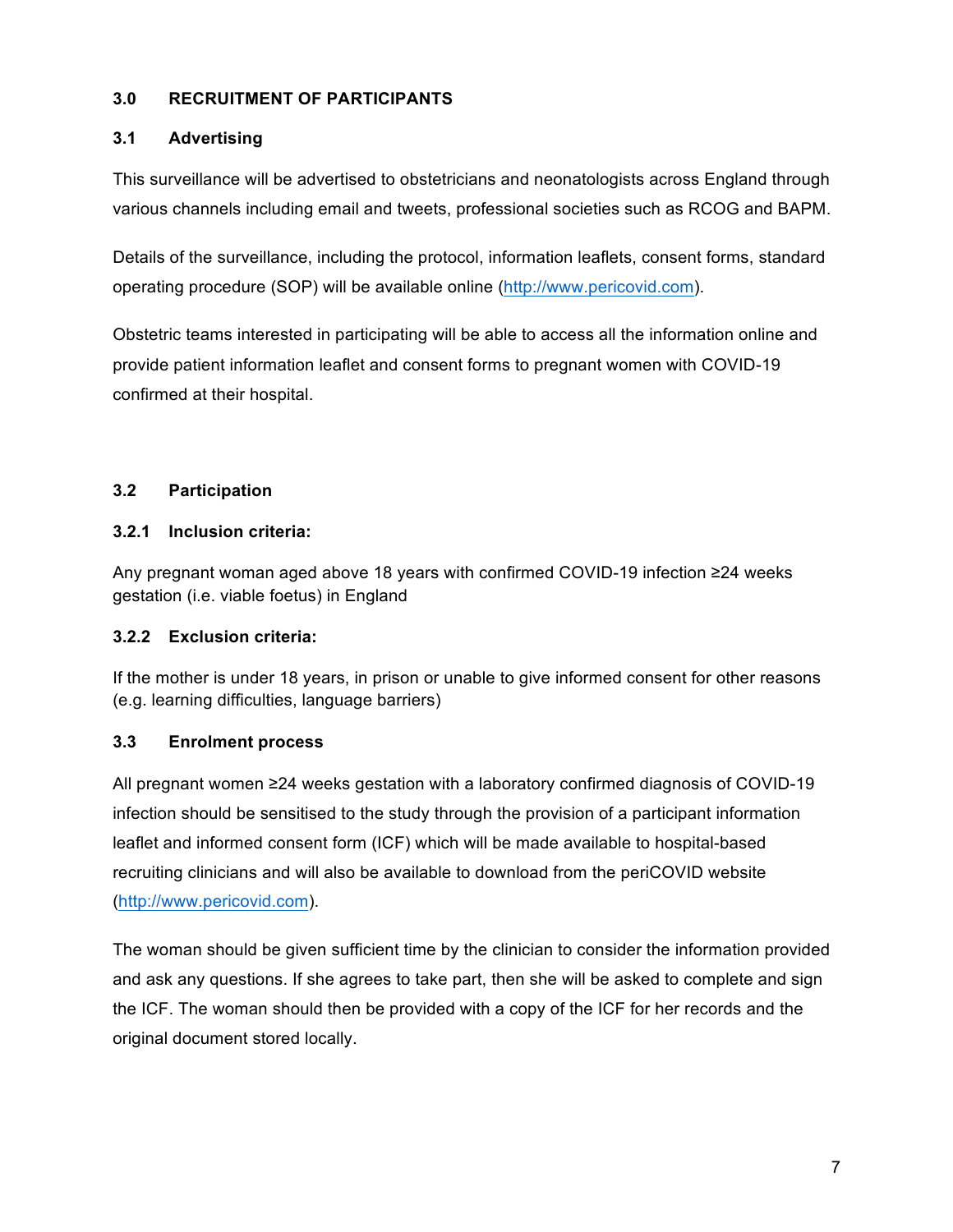Women can also be enrolled directly into the study by contacting the periCOVID team via the study website or by email. Women will need to sign a hard copy of the ICF and scan and return it to the team by email in order to enrol via this method.

Each recruited pregnant woman will be allocated a unique identifier number once she has been registered in the study. This number will be printed on the labels in the sample packs allocated to the mother at the beginning of the study. The woman will have the prefix "M" on her unique identifier number and the baby, once it is born, will have the prefix "B" on their unique identifier number. This is to aid differentiation between samples from the mother and the baby. In the case of multiple pregnancies, the different infants will be indicated by the suffix A, B, C etc (for example, in the case of twins, their unique identifier numbers would be B1001A and B1001B)

Once the patient is enrolled in the study, the clinician can begin to input the patient's clinical data into their REDCap record. If the clinician has not received their REDCap log in details by this point, they are advised to contact the periCOVID team by email (pericovid@sgul.ac.uk).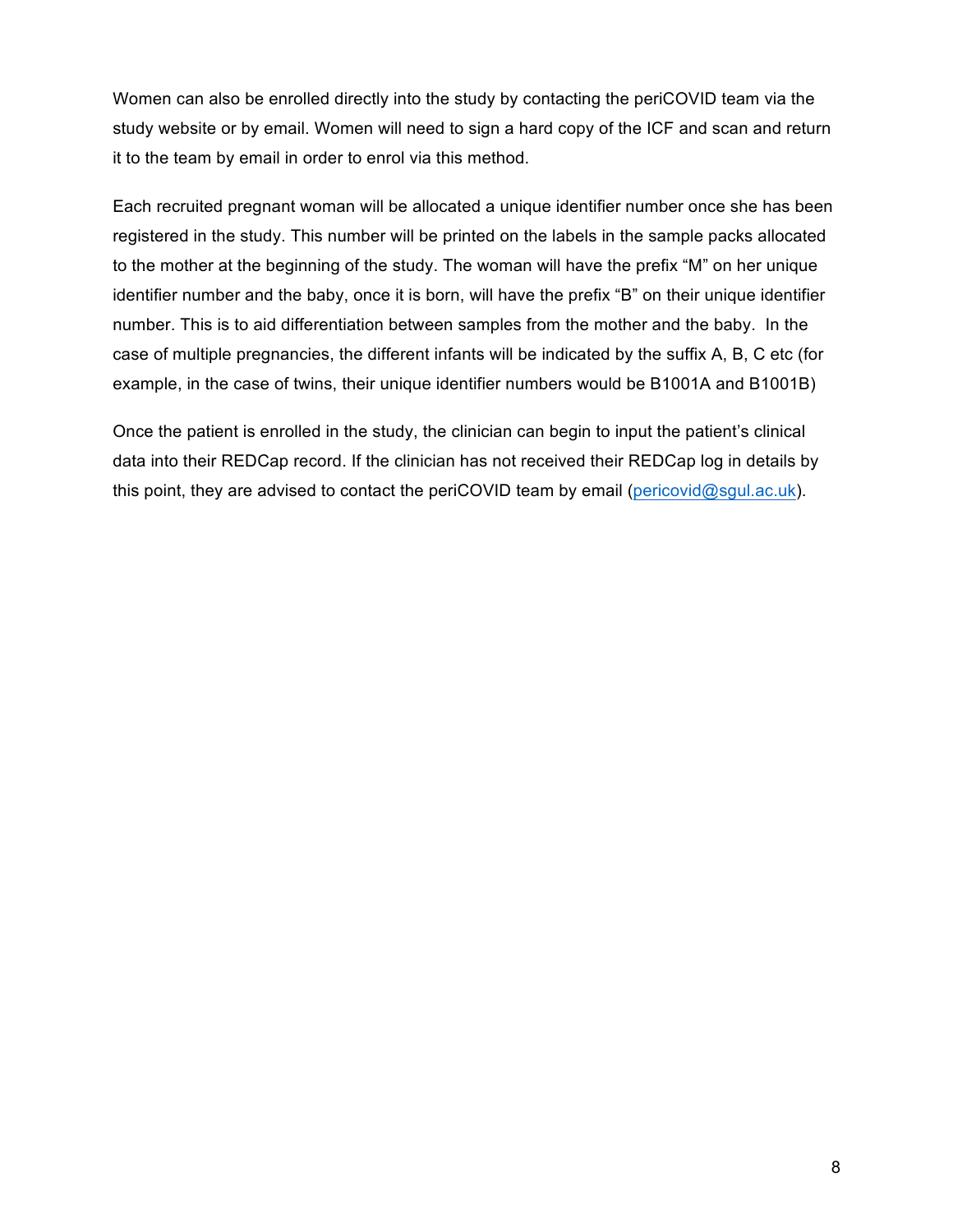## **4.0 CLINICAL QUESTIONNAIRES**

## **4.1 Questionnaire at recruitment**

At recruitment, the clinician or the periCOVID team will be required to complete a short online questionnaire about the newly consented pregnant woman using the participant's medical records.

This questionnaire aims to capture baseline data relating to the mother's medical history, her current pregnancy and the clinical course of her COVID-19 infection including:

- Maternal characteristics (age, ethnicity, significant past medical history)
- Onset and duration of symptoms
- Method of SARS-CoV-2 confirmation (PCR results, swab type, commercial platform)
- Pregnancy information (gestational age at diagnosis, number of foetuses, pregnancy related complications, radiology findings, laboratory findings, ventilation support, ICU admission, estimated foetal weight, foetal abnormalities)

## **4.2 Questionnaire at delivery**

Following the delivery of the baby, the study team will also complete a short online questionnaire about the delivery, and the status of the newborn at birth and until hospital discharge using the mother's and infant's clinical records.

This questionnaire aims to capture data relating to both the mother and infant, including:

- Pregnancy outcome (livebirth, stillbirth, miscarriage, termination)
- Delivery information (gestational age at delivery, delivery method, intrapartum or postpartum complications, placental pathology)
- Neonatal outcomes (evidence of COVID-19, APGARS, NICU admission, respiratory morbidity, duration and type of ventilation support, infectious morbidity, neurological morbidity)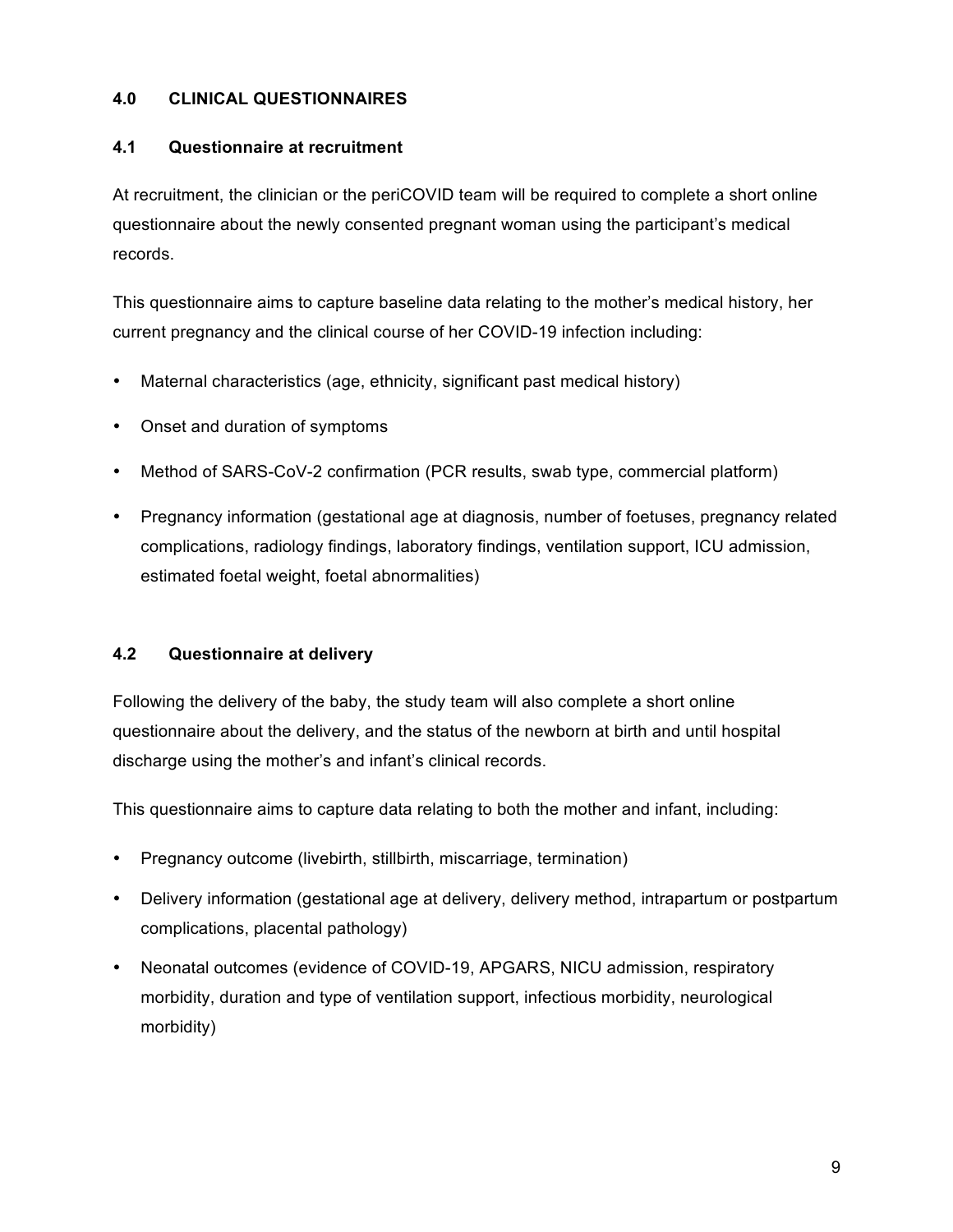## **5.0 CLINICAL SAMPLES**

## **5.1 Sample collection schedule**

| <b>Timing of sample</b><br>(preferred timeframe)                                                                     | Origin of samples | <b>Samples required</b>                                                                                    |                                                                                                               |
|----------------------------------------------------------------------------------------------------------------------|-------------------|------------------------------------------------------------------------------------------------------------|---------------------------------------------------------------------------------------------------------------|
| At recruitment<br>(within 14 days of<br>diagnosis of COVID-19)                                                       | Mother            | Blood (serum) 5ml<br>Throat swab<br>Rectal swab<br>Urine swab                                              |                                                                                                               |
| One month after<br>diagnosis of COVID-19<br>(within 3-6 weeks of<br>diagnosis of COVID-19,<br>if baby not delivered) | Mother            | Blood (serum) 5ml<br>Throat swab<br>Rectal swab<br>Urine swab                                              |                                                                                                               |
| At delivery<br>(within 48 hours of<br>delivery)                                                                      | Mother            | Blood (serum) 5ml<br>Throat swab<br>Rectal swab<br>Urine swab<br><b>Breast milk</b><br>(colostrum)         | Cord blood (5ml)<br>High vaginal swab<br>Placenta swabs (x2)<br>Amniotic fluid swab<br>(in planned C-section) |
|                                                                                                                      | Baby              | Nasal swab<br>Stool swab<br>Urine swab                                                                     |                                                                                                               |
| <b>Weekly postnatal</b><br>samples<br>(on Monday-<br>Wednesday each week)                                            | Mother            | Throat swab<br>Rectal swab<br>Urine swab                                                                   |                                                                                                               |
|                                                                                                                      | Baby              | Nasal swab<br>Stool swab<br>Urine swab                                                                     |                                                                                                               |
| Six-week postnatal<br>follow up<br>(within 2-8 weeks of<br>delivery)                                                 | Mother<br>Baby    | Blood (serum) 5ml<br><b>Breast milk</b><br>Throat swab<br>Rectal swab<br>Urine swab<br>Blood (serum) 2-5ml |                                                                                                               |
|                                                                                                                      |                   | Nasal swab<br>Urine swab<br>Stool swab                                                                     |                                                                                                               |

\* samples that are underlined must be taken by a suitably trained healthcare professional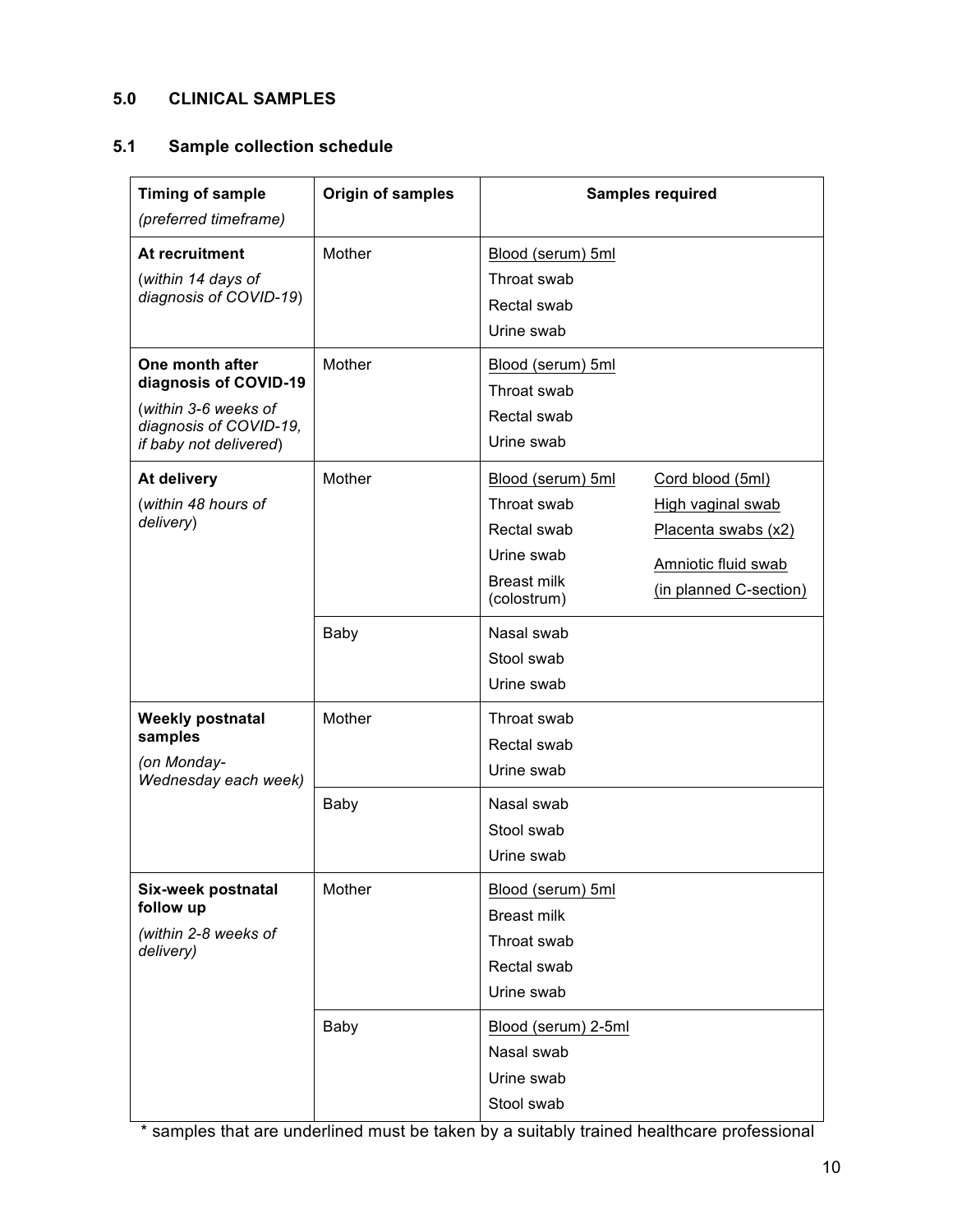## **5.2 Sample collection kits**

The periCOVID team will provide recruiting hospitals with sample collection packs containing the following pre-prepared kits in order for samples to be collected from participants at different time points. Each pack will contain all equipment required to safely package the samples and send to the SGUL laboratory for processing.

Each sample kit will also contain pre-printed labels with the patient's unique identifier number and a specimen collection form which should be returned to SGUL along with the samples to aid processing in the lab. No identifiable patient information should be included on these forms.

Women who are recruited directly into the surveillance by the periCOVID team will be sent their sample collection kits via Royal Mail and will be required to present each kit to their responsible clinician for the collection of their samples. Each sample kit will contain all of the equipment required to return the collected samples to SGUL via Royal Mail. The collection of these samples will be at the discretion of the participant's responsible clinician. The samples collected will remain the property of the participant until received by SGUL.

**5.2.1. Recruitment pack** (for samples from the pregnant woman at the time of COVID-19 diagnosis):

- one gold-topped blood bottle (SST) for collection of maternal blood (5ml)
- **three** swabs in viral/universal transport medium for the collection of samples from the throat, rectum (faeces) and urine
- **5.2.2. One month after diagnosis of COVID-19 sample kit:** 
	- one gold-topped blood bottle (SST) for collection of maternal blood (5ml)
	- **three** swabs in viral/universal transport medium for the collection of samples from the throat, rectum (faeces) and urine

**5.2.3. Delivery pack** (containing three kits for samples from the mother and baby around the time of delivery):

- **Birth (a) (for samples from the mother around the time of delivery):** 
	- − one gold-topped blood bottle (SST) for collection of maternal blood (5ml)
	- − **four** swabs in viral/universal transport medium for the collection of maternal samples from the throat, rectum (faeces), urine and breast milk (colostrum)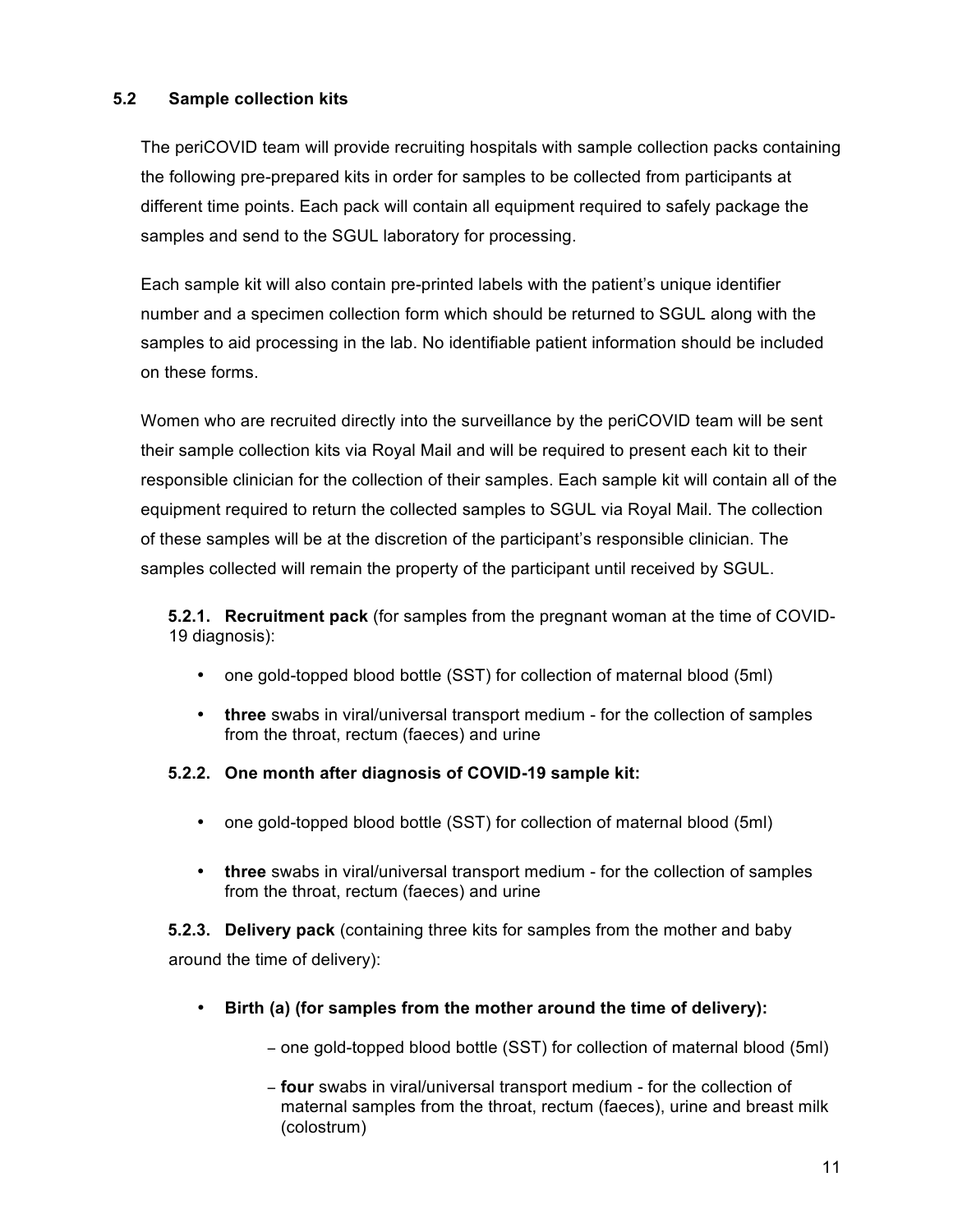- **Birth (b) (for samples to be taken during delivery):** 
	- − one gold-topped blood bottle (SST) for cord blood (5ml)
	- − **four** swabs in viral/universal transport medium for collection of:
		- i. placenta swabs (x2) for collection of samples from the maternal **and** foetal side of the placenta
		- ii. high vaginal swab
		- **iii.** amniotic fluid (membrane) swab **ONLY to be performed in patients who deliver via a planned Caesarean section**
- **Birth (c) (for samples from the baby around the time of delivery):**
	- − **three** swabs in viral/universal transport medium for the collection of infant samples from the nose, stool and urine

## **5.2.4. Weekly sample kits following the delivery of the baby (for five weeks):**

- **three** swabs in viral/universal transport medium for the collection of maternal samples from the throat, rectum (faeces) and urine
- **three** swabs in viral/universal transport medium for the collection of infant samples from the nose, stool and urine

**NOTE**: the mother will be required to send these samples to SGUL using the pre-paid pre-labelled envelope enclosed within the kit

## **5.2.5. Six week follow up sample pack (final kit):**

- **two** gold-topped blood bottle (SST) for collection of maternal blood (5ml) and infant blood (2-5ml) blood
- **four** swabs in viral/universal transport medium for the collection of maternal samples from the throat, rectum (faeces), urine and breast milk
- **three** paediatric swabs in viral/universal transport medium for the collection of infant samples from nose, stool and urine

See **section 2.0** for the study timeline flow chart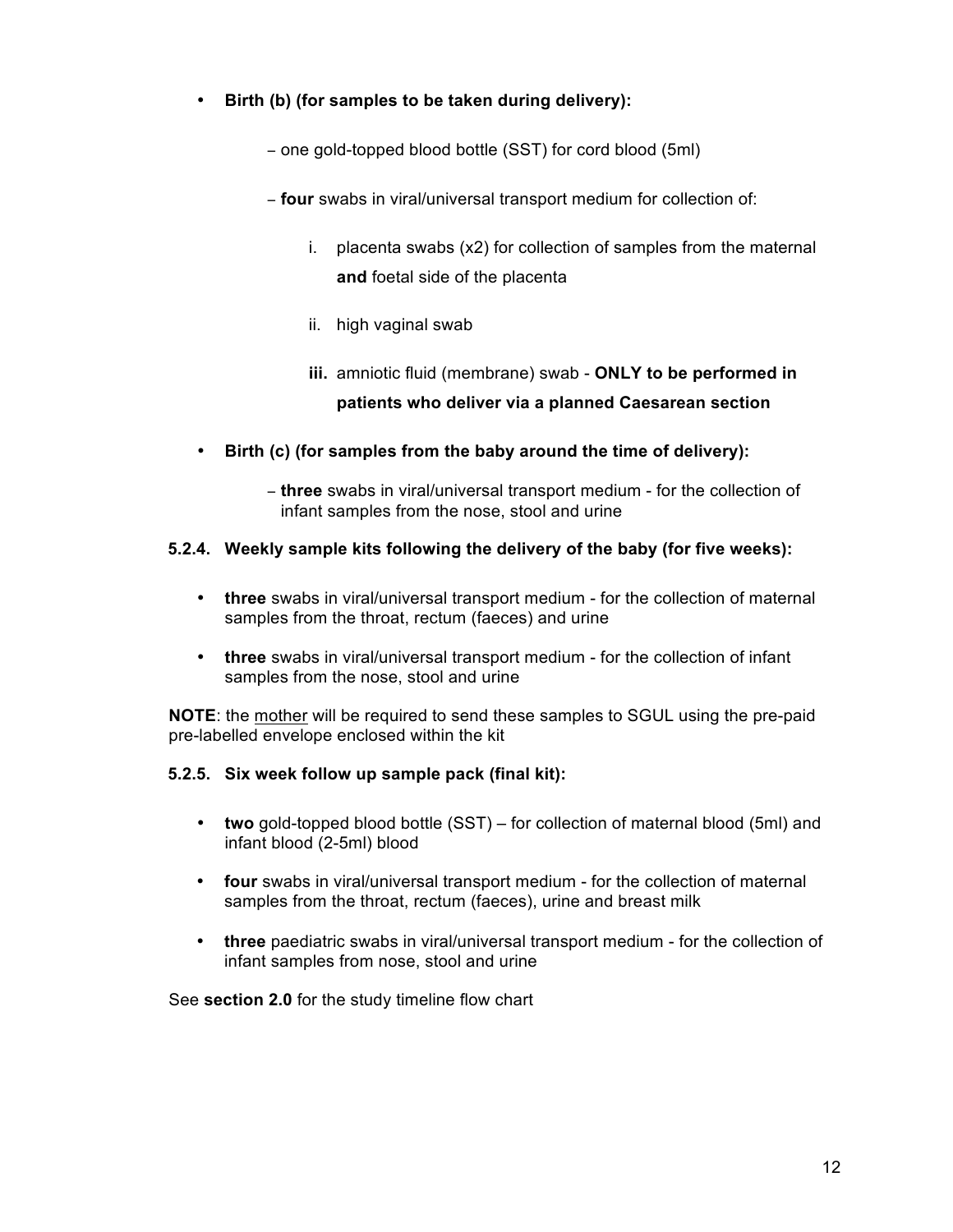## **5.3 Sample timings**

#### **5.3.1 Recruitment samples from the pregnant woman**

The periCOVID team will work with the recruiting obstetric teams to obtain timely samples from the mother following her diagnosis of COVID-19 in the most pragmatic way.

Where possible, recruitment samples should be obtained from the participant while she is hospitalised with COVID-19 (if appropriate infection control procedures are in place) or at the participant's home if the local team has the facility to undertake home visits safely with appropriate personal protective equipment.

Alternatively, the recruitment samples may be taken within 14 days from symptom onset if this can be arranged, or, if this is not possible, when the woman attends the hospital for her next antenatal or other appointment.

## **5.3.2 Follow up samples from the pregnant woman one month after COVID-19 diagnosis**

For women who are enrolled by clinicians at a designated study site, the pregnant woman should be provided with the one month follow up sample kit prior to discharge from hospital following her admission with COVID-19 or at her next antenatal clinic appointment, dependent on which is more convenient for the patient. Women who are enrolled directly by the periCOVID team will be provided with this kit at the point of recruitment and should liaise with their responsible clinician to determine the most appropriate time for these samples to be taken.

All enrolled women should be offered an appointment approximately one month after their COVID-19 diagnosis (within 3-6 weeks) in order to have a blood sample taken (10ml blood in a gold-topped blood bottle) and submit their follow up throat, urine and rectal swabs to their clinical team. All samples should then be sent to SGUL by clinical staff using the pre-paid pre-labelled envelope provided. If recruitment samples have not yet been taken during the one month period after onset of COVID-19 symptoms in the pregnant woman, then the recruitment samples should be taken first and the one month follow samples delayed for one month after the recruitment samples are taken where possible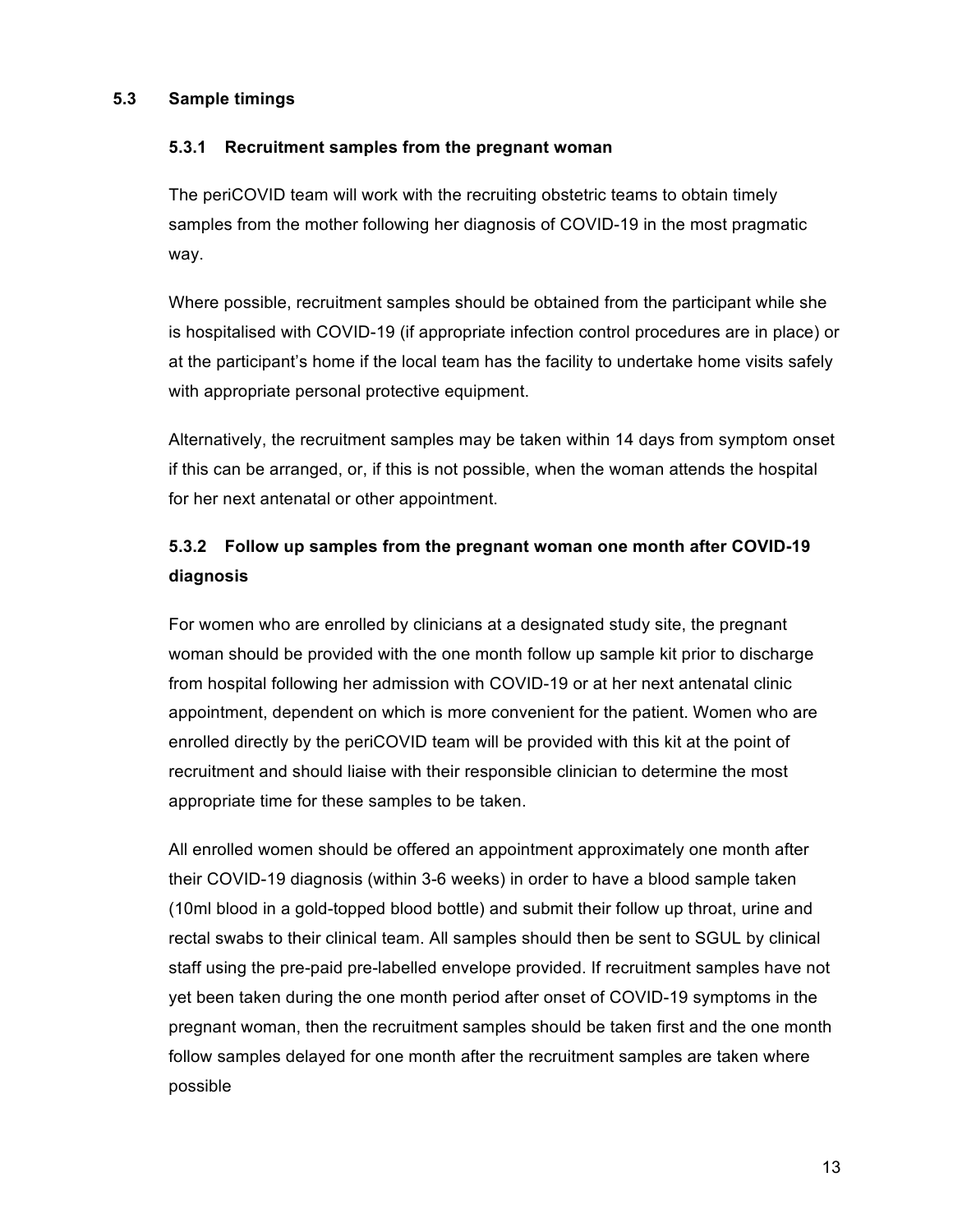If the woman delivers before the time these samples were due, this step should be omitted and clinicians should proceed to take the delivery samples at the time of delivery.

## **5.3.3 Samples from mother and baby taken around the time of delivery**

It is advised that the delivery kits be kept on labour ward in anticipation of the arrival of women who are enrolled into the study by clinical teams at designated study sites.

Women who are enrolled directly into the study by the periCOVID team should inform their responsible clinician of their enrolment into the study prior to delivery to determine whether they would be happy to take these samples. The samples should be sent to SGUL by Royal Mail after delivery at the earliest convenient time for the participant.

Time critical samples (cord blood and placenta swabs) should be taken at the time of delivery by trained staff. All other samples should be collected from the mother and baby within 48 hours of delivery where possible.

Amniotic fluid (membrane) swabs should only be performed in patients who deliver via a planned Caesarean section to prevent contamination by other bodily fluids.

## **5.3.4 Weekly postnatal samples from mother and baby**

Upon discharge from hospital following the delivery of her infant, the mother will be provided with a box containing **six** follow up sample kits. Five of the kits will contain swabs for the mother and baby, and sixth kit will also contain gold-topped blood bottles for the final blood sample in addition to the swabs (see **section 5.3.5**).

Each kit will contain all of the equipment required in order for the mother to collect the samples from herself and her baby at home, as well as an information sheet advising the mother of the safest way to collect the samples. Information regarding how samples can be taken and how to safely package the items will also be made available on the periCOVID website. (http://www.pericovid.com).

The mother will be required to label each swab with a pre-printed label with her and her baby's unique identifier number and complete the specimen collection forms by documenting the date of sample collection and which samples she has collected.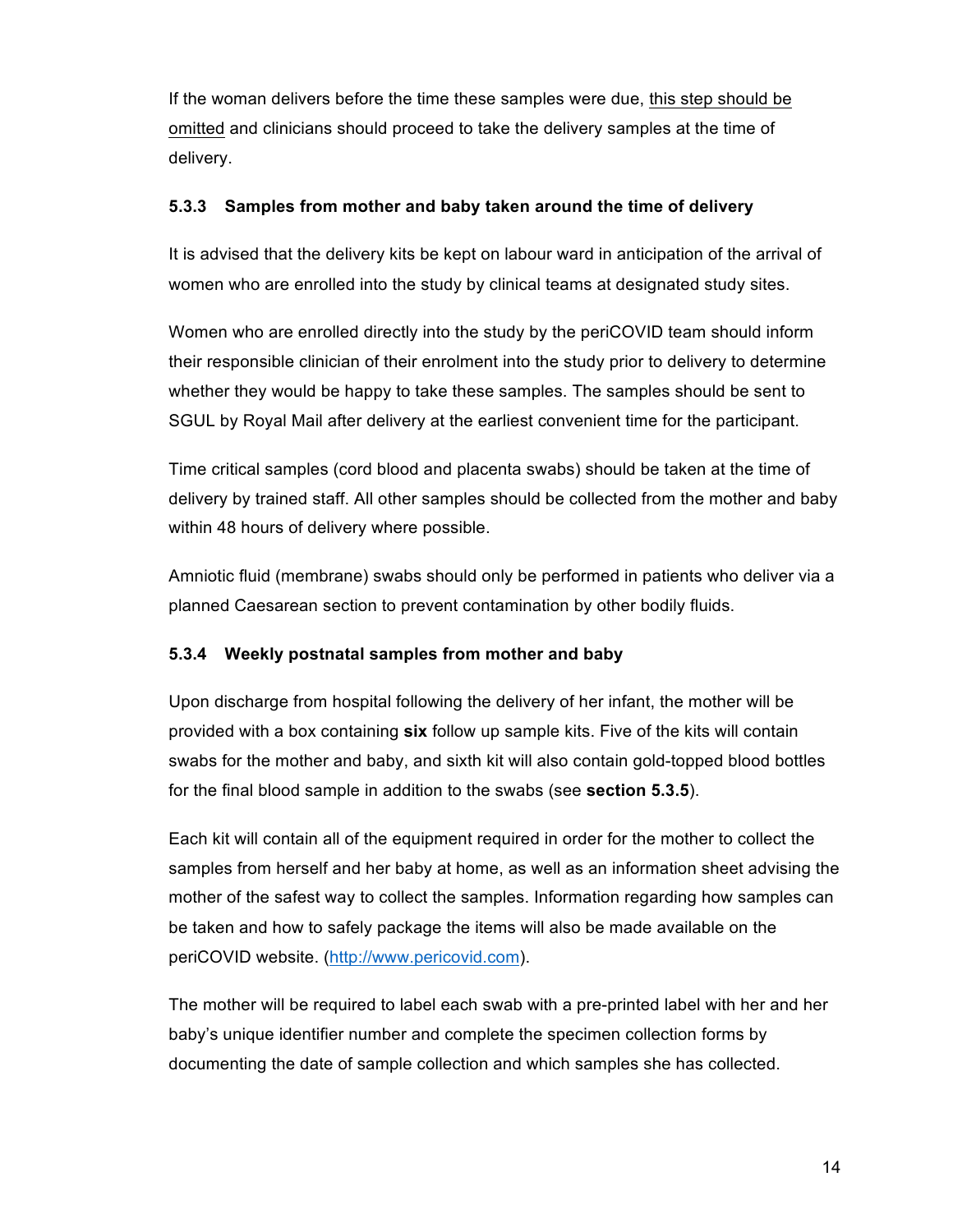The samples along with the sample form should then be packaged in the pre-paid prelabelled envelope in accordance with the enclosed instructions and sent to the periCOVID team at SGUL by the mother.

The mother is encouraged to send the samples on the same day that she collects them and to send the samples during the first half of the week where possible (either **Monday, Tuesday or Wednesday)** to allow time for the samples to arrive at SGUL for processing before the end of the week.

## **5.3.5 Follow up samples from mother and baby at six weeks**

The final follow up kit will contain two gold top blood bottles in addition to the mother and baby swabs. The clinical team should arrange with the mother to take blood samples from her and her baby at around six weeks postpartum. The mother will be advised to collect all swab samples prior to attending this appointment and bring the samples with her to hand over to the clinical team. Once the blood samples have been taken, they should then be sent along with the swabs to SGUL by the clinical team using the preaddressed envelope provided.

## **5.4 Sample collection standards**

- All blood samples will be taken at the time of routine blood samples where possible
- All samples should be labelled with the participant's unique identifier number
- Specimen collection forms should be completed to match the details provided on each sample and included with samples posted to SGUL
- All samples should be packaged in accordance with the instructions provided in the kits and sent to SGUL in the pre-paid pre-labelled envelope provided
- The results of the samples will not be available in real time and, therefore, will have no impact on management of individual patients.

## **6.0 LABORATORY STANDARDS**

## **6.1 Sample storage**

All samples will be stored at -70 degrees Celcius until analysis at the PHE laboratory at St George's, University of London.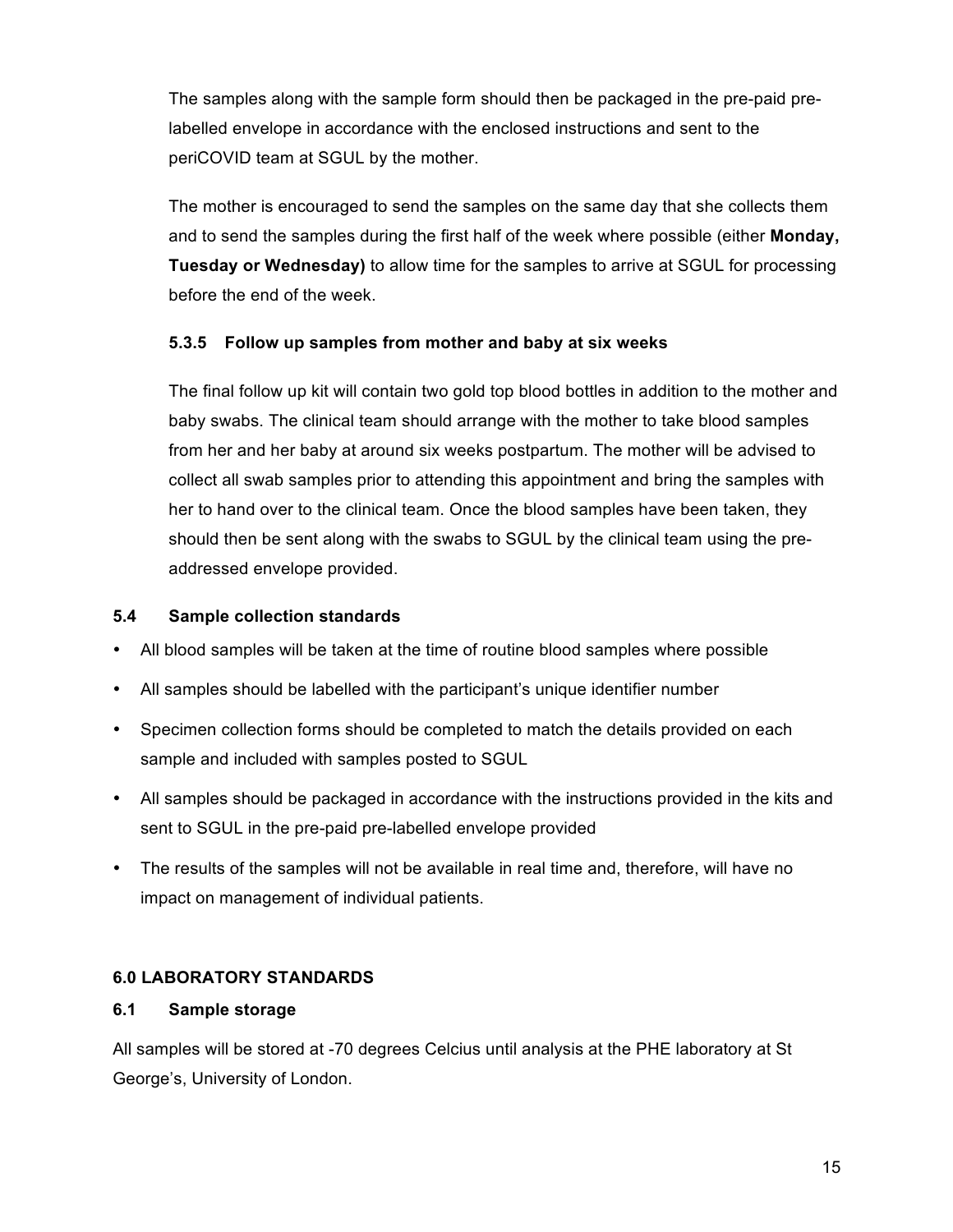During the consenting process, participants will be given the option of donating their and their baby's anonymous blood samples to SGUL for future studies and/or the PHE Seroepidemiology Unit collection, where the blood samples will be stored for five years. If the participant does not consent to this, their samples will be destroyed after analysis; this decision will not preclude them from participating in this study.

## **6.2 Laboratory assays**

## **6.2.1 Swab testing**

Briefly, RNA will be extracted using commercial kits and an RT-qPCR assay for the detection of SARS-CoV-2 RNA will be run on each sample.

## **6.2.2 Serum testing**

Serum samples will be tested in an ELISA that uses an immunocomplex of the novel CoVID19 recombinant antigen-human anti-CoVID19 IgG/IgM HRP-labelled anti-human IgG/IgM tracer antibody, already in use at PHE Porton.

At a minimum, for immunological assays will be performed on blood obtained at the following time points:

- from the mother at recruitment (up to 14 days after the diagnosis of COVID-19), at follow up one month later, at delivery and six weeks postpartum
- from the infant at six weeks postpartum
- from cord blood taken during delivery.

## **7.0 DATA ENTRY, ANALYSIS AND PRESENTATION**

## **7.1 Data entry and quality assurance**

A secure electronic database has been developed for the purpose of this study using REDCap. All participant data will be entered into the REDCap database by the clinician or laboratory staff in accordance with the REDCap user manuals.

Participant forms on the REDCap database will be audited weekly by the study co-ordinator; any errors or critical omissions in data will be fed back to the relevant local lead clinician or the laboratory staff in order for the error to be rectified.